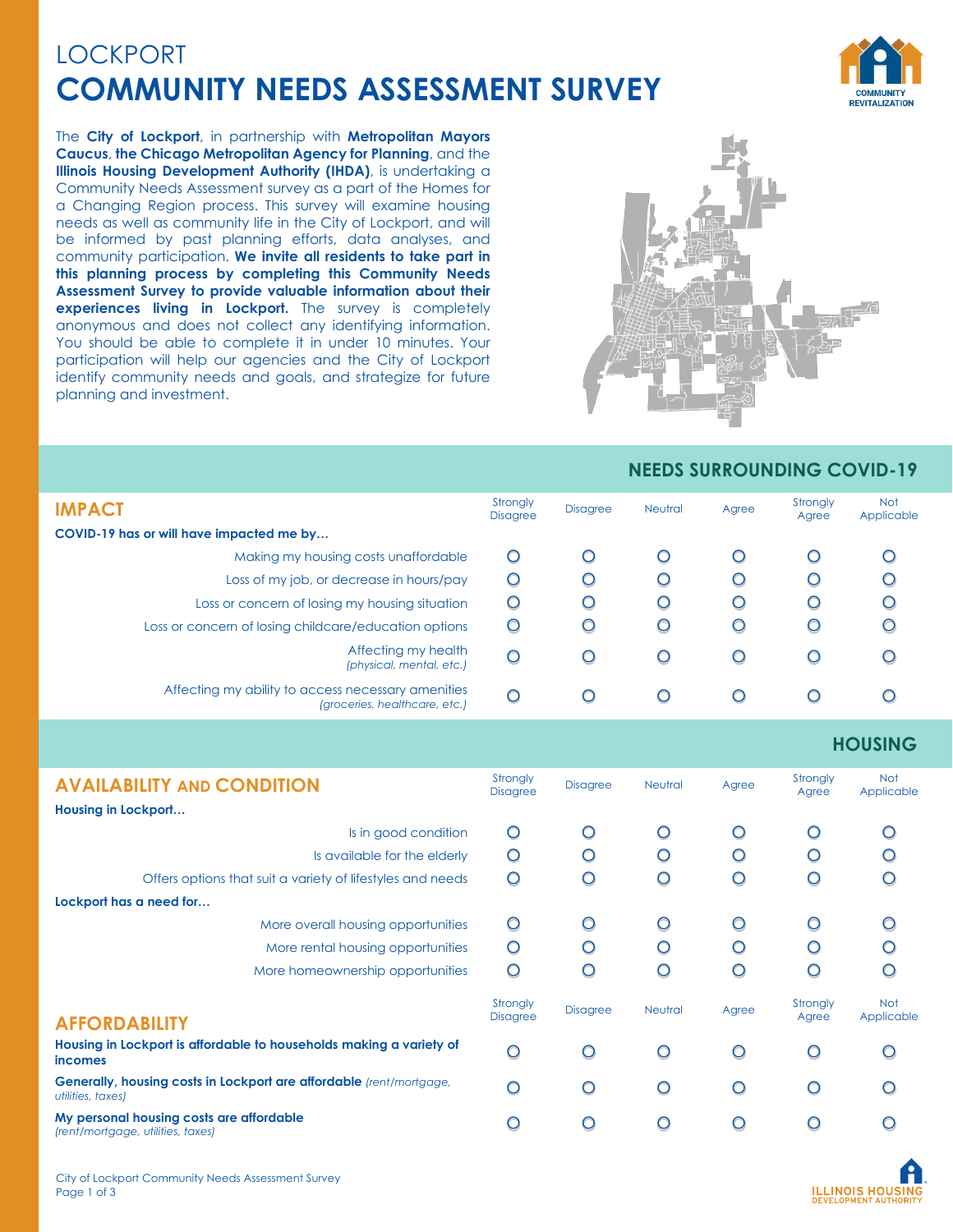## **COMMUNITY LIFE**

| <b>MOBILITY</b>                                                                                                           | Strongly<br><b>Disagree</b> | <b>Disagree</b> | <b>Neutral</b> | Agree   | Strongly<br>Agree | <b>Not</b><br>Applicable |
|---------------------------------------------------------------------------------------------------------------------------|-----------------------------|-----------------|----------------|---------|-------------------|--------------------------|
| Lockport                                                                                                                  |                             |                 |                |         |                   |                          |
| Has adequate lighting in public spaces                                                                                    | $\circ$                     | O               | $\circ$        | $\circ$ | $\circ$           | O                        |
| Has good visibility in public spaces that allow me to feel safe                                                           | $\circ$                     | O               | $\circ$        | $\circ$ | $\circ$           | O                        |
| Has recreational paths and walking trails                                                                                 | $\circ$                     | O               | $\circ$        | $\circ$ | $\circ$           | O                        |
| In Lockport, I can                                                                                                        |                             |                 |                |         |                   |                          |
| Easily travel by foot                                                                                                     | $\circ$                     | O               | O              | $\circ$ | $\circ$           |                          |
| Easily travel by bicycle<br>(bicycle trails, lanes)                                                                       | $\circ$                     | $\circ$         | $\circ$        | O       | O                 | O                        |
| Easily travel by public transit<br>(bus, train lines)                                                                     | $\circ$                     | O               | $\circ$        | $\circ$ | $\circ$           |                          |
| Easily travel by car<br>(paved roads, road maintenance)                                                                   | $\circ$                     | $\circ$         | $\circ$        | $\circ$ | $\circ$           | O                        |
| <b>ECONOMY</b>                                                                                                            | Strongly<br><b>Disagree</b> | <b>Disagree</b> | Neutral        | Agree   | Strongly<br>Agree | <b>Not</b><br>Applicable |
| Lockport has                                                                                                              |                             |                 |                |         |                   |                          |
| Adequate commercial and retail development                                                                                | $\circ$                     | O               | $\circ$        | O       | O                 | O                        |
| Various types of retail and dining establishments                                                                         | $\circ$                     | O               | O              | $\circ$ | $\circ$           | O                        |
| Storefronts that look well-kept and attract shoppers                                                                      | $\circ$                     | O               | O              | O       | O                 | O                        |
| A downtown/central area in good condition                                                                                 | $\circ$                     | O               | $\circ$        | $\circ$ | $\circ$           |                          |
| A variety of employment opportunities that provide wages that<br>enable employees to live in the community if they choose | $\circ$                     | O               | O              | O       | O                 | Ω                        |
| I can run most of my daily errands without leaving Lockport                                                               | $\circ$                     | $\circ$         | $\circ$        | $\circ$ | $\circ$           | O                        |
| <b>AMENITIES AND RESOURCES</b>                                                                                            | Strongly<br><b>Disagree</b> | <b>Disagree</b> | <b>Neutral</b> | Agree   | Strongly<br>Agree | <b>Not</b><br>Applicable |
| In Lockport I can easily access the following services and resources<br>that meet my needs:                               |                             |                 |                |         |                   |                          |
| K-12 education                                                                                                            | $\circ$                     | O               | O              | $\circ$ | $\circ$           |                          |
| Post-secondary education (community college)                                                                              | $\circ$                     | O               | O              | O       | O                 |                          |
| Vocational training and education                                                                                         | $\circ$                     | O               | O              | O       | O                 |                          |
| Job training and education                                                                                                | $\circ$                     | O               | $\circ$        | O       | O                 | O                        |
| Affordable nutritious food                                                                                                | $\circ$                     | $\circ$         | $\circ$        | $\circ$ | O                 | $\bigcirc$               |
| Health services (hospitals or clinics)                                                                                    | $\circ$                     | O               | O              | O       | O                 | O                        |
| Pharmacy care and services                                                                                                | $\circ$                     | O               | O              | $\circ$ | $\circ$           |                          |
| <b>Banking services</b>                                                                                                   | $\circ$                     | O               | O              | $\circ$ | O                 | O                        |
| Legal services                                                                                                            | $\circ$                     | O               | O              | $\circ$ | O                 | O                        |
| There are enough public places for the community to gather<br>(parks, community rooms, squares)                           | $\circ$                     | O               | $\circ$        | $\circ$ | $\circ$           | O                        |
| <b>ENGAGEMENT</b>                                                                                                         | Strongly                    | <b>Disagree</b> | Neutral        | Agree   | Strongly          | Not                      |
| There are exciting opportunities in Lockport for                                                                          | <b>Disagree</b>             |                 |                |         | Agree             | Applicable               |
| Recreation                                                                                                                | $\circ$                     | O               | O              | $\circ$ | O                 |                          |
| Dining                                                                                                                    | $\circ$                     | O               | O              | O       | O                 |                          |
| Nightlife                                                                                                                 | $\circ$                     | O               | O              | $\circ$ | $\circ$           | O                        |
| Community involvement                                                                                                     | $\circ$                     | O               | O              | $\circ$ | $\circ$           | O                        |
| Job opportunities                                                                                                         | $\circ$                     | O               | O              | $\circ$ | $\circ$           | O                        |
| Shopping and retail                                                                                                       | $\circ$                     | $\circ$         | $\circ$        | $\circ$ | $\circ$           | $\circ$                  |
|                                                                                                                           |                             |                 |                |         |                   |                          |